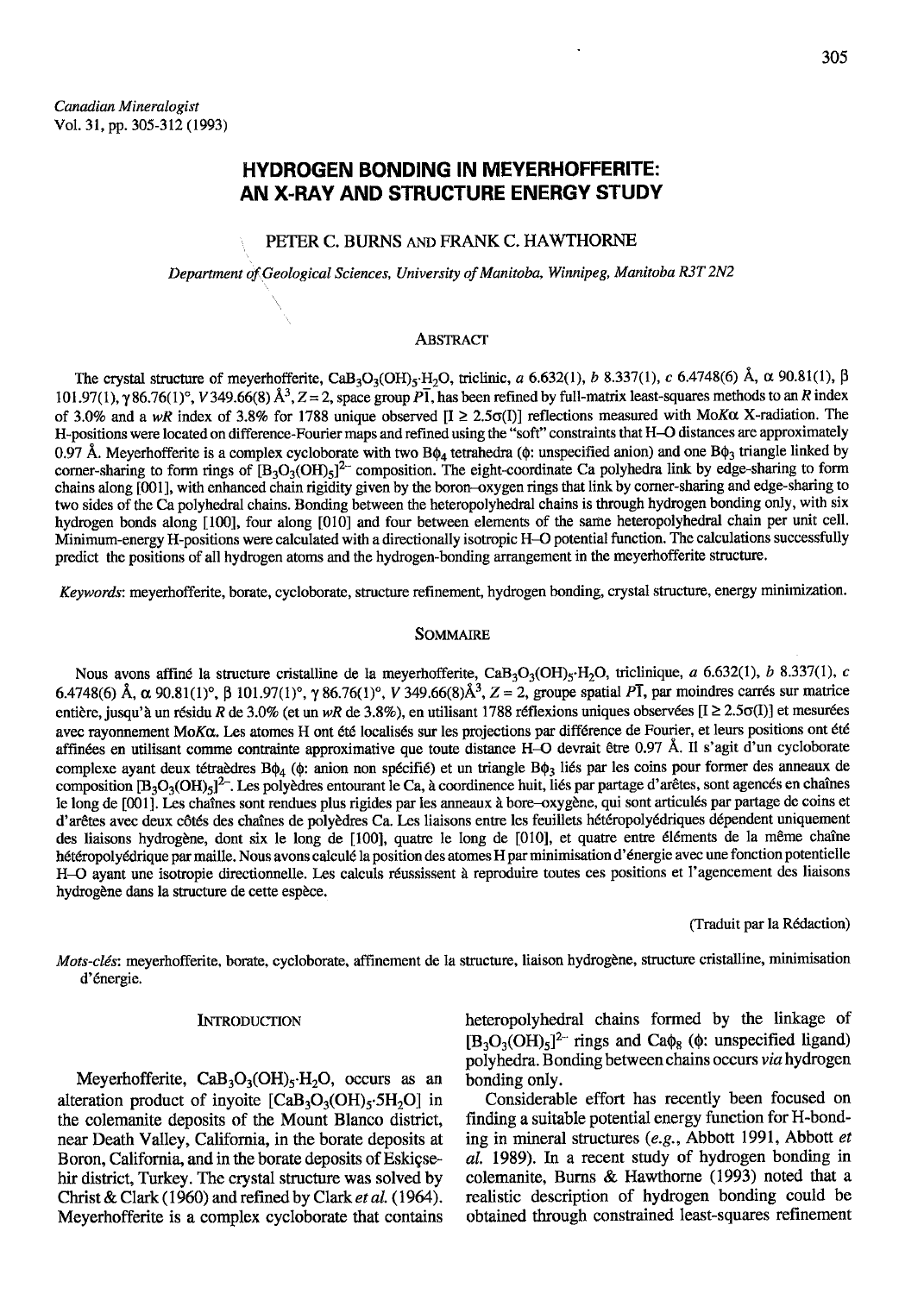using X-ray data. Comparison of the refined H-positions with minimum-energy positions obtained using an O-H interaction potential function of the form given by Abbott er al. (1989) was found to indicate that the structure-energy calculations failed to predict the locations of two of the five hydrogen atoms. Here we report a study of H-bonding in meyerhofferite, and compare refined H-positions with positions obtained from structure-energy calculations.

#### **EXPERIMENTAL**

Meyerhofferite from Mount Blanco, Death Valley, California, was obtained from the R.B. Ferguson Mineralogy Museum at the University of Manitoba. A cleavage fragment was mounted on a Nicolet R3m automated four-circle diffractometer. Twenty-five reflections were centered using graphite-monochromated Mo $K\alpha$  X-radiation. The unit-cell dimensions (Table 1) were derived by least-squares techniques from the setting angles of twenty-five automatically aligned reflections. A total of 2225 reflections were measured over the range ( $3^{\circ} \le 2\theta \le 60^{\circ}$ ) with index ranges  $-9 \le h$ 9,  $-11 \le k \le 11$ ,  $0 \le l \le 9$ . Two standard reflections were measured every fifty reflections; no significant changes in their net intensities occurred during daa collection. An empirical absorption correction based on 396 psiscan reflections was applied, reducing R(azimuthal) from 1.7% to 1.4%. The data were corrected for Lorentz, polarization and background effects; of the 2225 reflections measured, there were 1788 unique observed  $[I \geq 2.5\sigma(I)]$  reflections.

#### **STRUCTURE REFINEMENTS**

Scattering curves for neutral atoms, together with anomalous dispersion corrections, were taken from Cromer & Mann (1968) and Cromer & Liberman (1970), respectively. The Siemens SHELXTL PLUS (PC Version) system of programs was used throughout this study.  $R$  indices are of the form given in Table 1, and are given as percentages.

|  |  | TABLE 1. MISCELLANEOUS INFORMATION FOR MEYERHOFFERITE |
|--|--|-------------------------------------------------------|
|  |  |                                                       |

| Space group        | РÏ                                                                               | Crystal size $(\text{mm})$ 0.16 $x0.20$                            | x.10 |
|--------------------|----------------------------------------------------------------------------------|--------------------------------------------------------------------|------|
| a (Å)              | 6.632(1)                                                                         |                                                                    |      |
| b (Å)              | 8,337(1)                                                                         | <b>Total Ref.</b>                                                  | 2225 |
| c (A)              | 6.4748(6)                                                                        | $[1 \ge 2.5\sigma(1)]$                                             | 1788 |
| $\alpha$ (*)       | 90.81(1)                                                                         |                                                                    |      |
| B (*)              | 101.97(1)                                                                        | FinalR                                                             | 3.08 |
| 7 (°)              | 86.76(1)                                                                         | Final wR                                                           | 3.8% |
| $V(A^3)$           | 349.66(8)                                                                        |                                                                    |      |
| F(000)             | 228                                                                              |                                                                    |      |
| Unit-cell contents |                                                                                  | $2[{\rm Gab}_3O_3({\rm OH})$ - . ${\rm H}_2O]$                     |      |
|                    | $R = \Sigma$ ( $\vert F_0 \vert - \vert F_c \vert$ )/ $\Sigma$ $\vert F_0 \vert$ |                                                                    |      |
|                    |                                                                                  | $wR = [\Sigma w( F_{c} - F_{c} )^{2}/\Sigma F_{c}^{2}]^{1/2}, w=1$ |      |

TABLE 2. ATOMIC POSITIONAL PARAMETERS AND EQUIVALENT ISOTROPIC DISPLACEMENT PARAMETERS (Å<sup>2</sup>x10<sup>4</sup>) FOR **NEYERHOFFERITE** 

|                    | x          | у          | z          | $U_{\text{conv}}$ |
|--------------------|------------|------------|------------|-------------------|
| Сa                 | 0.01073(4) | 0.37602(3) | 0.24440(4) | 106(1)            |
| B(1)               | 0.3168(2)  | 0.7974(2)  | 0.4855(2)  | 112(3)            |
| B(2)               | 0.2879(2)  | 0.6323(2)  | 0.1654(2)  | 96(3)             |
| B(3)               | 0.0393(2)  | 0.2652(2)  | 0.6992(2)  | 94(3)             |
| 0(1)               | 0.4042(1)  | 0.7358(1)  | 0.3274(1)  | 137(3)            |
| OH(2)              | 0.4224(1)  | 0.8874(1)  | 0.6483(2)  | 155(3)            |
| O(3)               | 0.1150(1)  | 0.7776(1)  | 0.4925(1)  | 125(2)            |
| O <sub>H</sub> (4) | 0.3363(2)  | 0.4617(1)  | 0.2059(2)  | 149(2)            |
| O(5)               | 0.0617(1)  | 0.6519(1)  | 0.1481(1)  | 99(2)             |
| $OH(6)$            | 0.1694(1)  | 0.3799(1)  | 0.6186(1)  | 119(2)            |
| ow(7)              | 0.1521(2)  | 0.1071(1)  | 0.2112(2)  | 161(3)            |
| OH(8)              | 0.1540(2)  | 0.1223(1)  | 0.7989(2)  | 152(2)            |
| OH(9)              | 0.3315(1)  | 0.6711(1)  | 0.9564(1)  | 129(2)            |
| H(1)               | 0.563(2)   | 0.901(3)   | 0.642(4)   | 200               |
| H(2)               | 0.453(3)   | 0.429(3)   | 0.148(4)   | 200               |
| H(3)               | 0.313(2)   | 0.352(3)   | 0,642(4)   | 200               |
| H(4)               | 0.253(3)   | 0.065(3)   | 0.733(4)   | 200               |
| H(5)               | 0.373(4)   | 0.779(2)   | 0.951(4)   | 200               |
| H(6)               | 0.052(3)   | 0.032(3)   | 0.227(4)   | 200               |
| H(7)               | 0.164(4)   | 0.104(3)   | 0.066(2)   | 200               |

fixed during refinement

TABLE 3. ANISOTROPIC DISPLACEMENT PARAMETERS  $(\lambda^2 \mathbf{x} 10^4)$ FOR MEYERHOFFERITE

|                    | $\mathbf{u}_{\mathbf{11}}$ | $\mathrm{U}_{22}$ | $\mathbf{U}_{33}$ | $U_{23}$ | $U_{13}$ | $U_{12}$ |
|--------------------|----------------------------|-------------------|-------------------|----------|----------|----------|
| Cа                 | 118(1)                     | 113(1)            | 91(1)             | 3(1)     | 27(1)    | $-13(1)$ |
| B(1)               | 114(6)                     | 121(5)            | 100(5)            | $-11(4)$ | 16(4)    | $-24(4)$ |
| B(2)               | 81(5)                      | 119(5)            | 96(5)             | $-3(4)$  | 35(4)    | $-2(4)$  |
| B(3)               | 84(5)                      | 109(5)            | 93(5)             | $-2(4)$  | 30(4)    | $-3(4)$  |
| O(1)               | 95(4)                      | 183(2)            | 135(4)            | $-49(3)$ | 30(3)    | $-28(3)$ |
| OH(2)              | 117(4)                     | 191(4)            | 159(4)            | $-50(3)$ | 25(3)    | $-51(3)$ |
| O(3)               | 97(4)                      | 186(4)            | 98(4)             | $-30(3)$ | 29(3)    | $-43(3)$ |
| OII(4)             | 126(4)                     | 124(4)            | 214(5)            | 21(3)    | 82(3)    | 28(3)    |
| O(5)               | 73(4)                      | 129(4)            | 96(4)             | $-20(3)$ | 25(3)    | 3(3)     |
| $OH(6)$            | 88(4)                      | 151(4)            | 127(4)            | 8(3)     | 37(3)    | $-28(3)$ |
| OW(7)              | 174(4)                     | 153(4)            | 157(4)            | $-5(3)$  | 36(3)    | $-5(3)$  |
| O <sub>H</sub> (8) | 168(4)                     | 145(4)            | 151(4)            | 24(3)    | 69(3)    | 61(3)    |
| O <sub>H</sub> (9) | 124(4)                     | 160(4)            | 117(4)            | 5(3)     | 53(3)    | $-15(3)$ |

Refinement of the structure was done in the space group  $\overline{P_1}$ , with the structural parameters given by Christ & Clark (1960) as the starting model. Refinement of the positional parameters and isotropic displacement parameters converged to an  $R$  index of 4.9%. Conversion to an anisotropic displacement model, together with the refinement of all parameters, improved convergence to an  $R$  index of 3.5%. A three-dimensional difference-Fourier map was calculated at this stage of the refinement, and the positions of all seven hydrogen atoms were located. Attempts to refine all positional parameters at this stage resulted in some improbable positions for the hydrogen aioms, as indicared by anomalously short O-H distances. Anomalously short O-H bond-distances are a common problem where hydrogen positions are refined using X-ray data, and the same problem occurred when refining the structure of colemanite (Burns  $\&$  Hawthorne 1993). The soft constraint that each G-H bond distance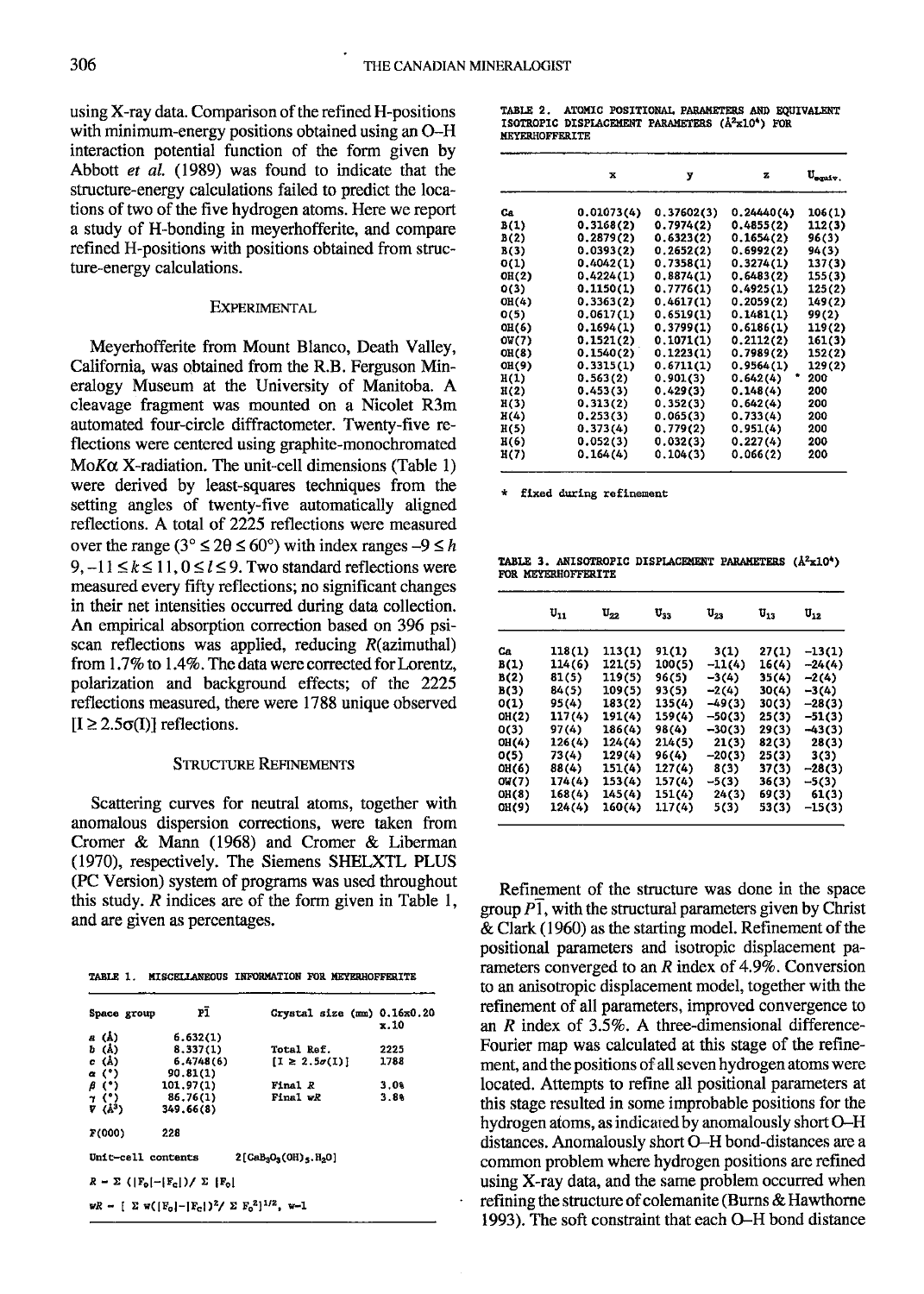|                    |          | TABLE 4. SELECTED BOND-DISTANCES (A), ANGLES (*) AND<br>POLYHEDRAL EDGE-LENGTHS (Å) FOR MEYERHOFFERITE |          | Ca polyhedron       |          |                                                                             |         |  |
|--------------------|----------|--------------------------------------------------------------------------------------------------------|----------|---------------------|----------|-----------------------------------------------------------------------------|---------|--|
|                    |          |                                                                                                        |          | OH(4)-O(5)          | 2.319(1) | $OH(4)-Ca-O(5)$                                                             | 57.4(0) |  |
|                    |          |                                                                                                        |          | $OH(4) -OH(6)$      | 3.193(2) | OH(4)-Ca-OH(6)                                                              | 83.2(0) |  |
| $B(1)-O(1)$        | 1.359(2) | $Ca-OH(4)$                                                                                             | 2,374(1) | $OH(4) - OW(7)$     | 3.265(2) | OH(4)-Ca-OW(7)                                                              | 86.2(0) |  |
| $B(1) - OH(2)$     | 1.376(2) | $Ca - O(5)$                                                                                            | 2,451(1) | $OH(4) - O(5)$ b    | 3.291(2) | $OH(4) - Ca - O(5)$ b                                                       | 85.0(0) |  |
| $B(1)-O(3)$        | 1.368(2) | $Ca-OH(6)$                                                                                             | 2.433(1) | $O(5)-O(5)$ b       | 3.196(2) | 0(5)-Ca-0(5)b                                                               | 80.4(0) |  |
| $-0.1$             | 1.368    | $Ca-OW(7)$                                                                                             | 2,405(1) | $0(5)-OH(6)$ a      | 2.391(2) | 0(5)-Ca-OH(6)a                                                              | 57.2(0) |  |
|                    |          | $Ca-O(3)a$                                                                                             | 2.451(1) | $OH(6)-OH(7)$       | 3.446(2) | OH(6)-Ca-OW(7)                                                              | 90.8(0) |  |
| $B(2)-O(1)$        | 1.468(2) | $Ca-O(5)b$                                                                                             | 2.497(1) | $OH(6)-O(3)a$       | 2.342(1) | $OH(6)-Ca-O(3)a$                                                            | 57.3(0) |  |
| $B(2) - OH(4)$     | 1.455(2) | $Ca-OH(6)$ a                                                                                           | 2.544(1) | OH(6)-OH(6)a        | 3,093(2) | OH(6)-Ca-OH(6)a                                                             | 76.8(0) |  |
| $B(2)-O(5)$        | 1.481(2) | Ca-OH(9)a                                                                                              | 2,420(1) | 0V(7)-0(3)a         | 2.985(2) | $OW(7)-Ca-0(3)a$                                                            | 75.8(0) |  |
| $B(2) - OH(9)c$    | 1.485(2) | $<$ Ca $-$ O>                                                                                          | 2.447    | 0V(7)-0(5)b         | 3.147(2) | 0W(7)-Ca-0(5)a                                                              | 79.8(0) |  |
| $< B(2)-O$         | 1.472    |                                                                                                        |          | OW(7)-OH(9)a        | 3.581(2) | OW(7)-Ca-OH(9)a                                                             | 95.8(0) |  |
|                    |          |                                                                                                        |          | $O(3)a-OH(6)a$      | 3,407(2) | $0(3)a-Ca-OH(6)a$                                                           | 86.0(0) |  |
| $B(3)-OH(6)$       | 1.492(2) |                                                                                                        |          | $O(3)a-OH(9)a$      | 3.165(2) | $0(3)a - Ca - OH(9)a$                                                       | 81,0(0) |  |
| $B(3)-OH(8)$       | 1.459(2) |                                                                                                        |          |                     |          | $O(5)$ b-Ca-OH $(9)$ a                                                      | 58.2(0) |  |
|                    |          |                                                                                                        |          | $0(5)$ b-OH $(9)$ a | 2.393(1) |                                                                             | 83.8(0) |  |
| $B(3)-O(3)$ a      | 1,489(2) |                                                                                                        |          | $OH(6)a-OH(9)a$     | 3.317(2) | OH(6)a-Ca-OH(9)a                                                            |         |  |
| $B(3)-O(5)$ a      | 1.451(2) |                                                                                                        |          | ⇔-െ                 | 3.033    | $CD$ -Ca-O>                                                                 | 77.2    |  |
| $< B(3)-O$         | 1.473    |                                                                                                        |          |                     |          |                                                                             |         |  |
| B(1) triangle      |          |                                                                                                        |          | Hydrogen bonding    |          |                                                                             |         |  |
|                    |          |                                                                                                        |          | $OH(2)-H(1)$        | 0.95(2)  | $H(1) \ldots QW(7) d$                                                       | 1.93(1) |  |
| 0(1)-0H(2)         | 2,401(2) | $O(1)-B(1)-OH(2)$                                                                                      | 122.8(1) | $OH(4)-H(2)$        | 0.95(2)  | $H(2)$ OH $(9)$ d                                                           | 1.86(2) |  |
| $0(1)-0(3)$        | 2.390(2) | $0(1)-B(1)-0(3)$                                                                                       | 122.4(1) | OH(6)-H(3)          | 0.95(1)  | $H(3) \ldots 0(1)d$                                                         | 1.94(1) |  |
| $OH(2)-O(3)$       | 2.312(1) | $OH(2)-B(1)-O(3)$                                                                                      | 114.8(1) | OH(8)-H(4)          | 0.96(2)  | $H(4) \ldots$ OH $(2)$ e                                                    | 1.95(2) |  |
| <0−0>              | 2.368    | $<0- B(1)-0>$                                                                                          | 120.0    | OH(9)-H(5)          | 0.96(2)  | $H(5)$ OH $(2)$                                                             | 2.26(3) |  |
|                    |          |                                                                                                        |          |                     |          |                                                                             |         |  |
|                    |          |                                                                                                        |          | $OW(7)-H(6)$        | 0.96(2)  | $H(6) \ldots$ OH $(8)$ f                                                    | 1.91(2) |  |
| B(2) tetrahedron   |          |                                                                                                        |          | $OW(7)-H(7)$        | 0.96(1)  | $H(7) \ldots$ OH $(8)$ c                                                    | 1.72(1) |  |
| $O(1) - OH(4)$     | 2.442(2) | $O(1)-B(2)-OH(4)$                                                                                      | 113,3(1) | H(6)-H(7)           | 1.55(4)  | $H(6)-OW(7)-H(7)$                                                           | 102(2)  |  |
| $0(1)-0(5)$        | 2,462(1) | $0(1)-B(2)-0(5)$                                                                                       | 113.2(1) |                     |          |                                                                             |         |  |
| $O(1)$ -OH $(9)$ c | 2.410(1) | $O(1)-B(2)-OH(9)c$                                                                                     | 109.4(1) | $OH(2)-OH(7) d$     | 2.782(2) | OH(2)-H(1)-OW(7)d                                                           | 151(1)  |  |
| OH(4)-0(5)         | 2.319(1) | $OH(4)-B(2)-O(5)$                                                                                      | 104.4(1) | OH(4)-OH(9)d        | 2.799(2) | $OH(4)-H(2)-OH(9) d$                                                        | 170(2)  |  |
| OH(4)-OH(9)c       | 2.389(2) | $OH(4)-B(2)-OH(9)c$                                                                                    | 108.7(1) | $OH(6)-O(1)d$       | 2.888(2) | $OH(6)-H(3)-O(1)d$                                                          | 172(2)  |  |
| $0(5)-OH(9)c$      | 2.393(2) | $0(5)-B(2)-OH(9)c$                                                                                     | 107.6(1) | $OH(8)-OH(2)$ e     | 2.869(2) | $OH(8)-H(4)-OH(2)$ e                                                        | 160(2)  |  |
| <0−0>              | 2.402    | $<0 - B(2) - 0$                                                                                        | 109.4    | $OH(9)-OH(2)$       | 2.884(2) | OH(9)-H(5)-OH(2)                                                            | 122(2)  |  |
|                    |          |                                                                                                        |          | $OW(7)-OH(8) f$     | 2.858(2) | $OW(7)-H(6)-OH(8) f$                                                        | 169(2)  |  |
| B(3) tetrahedron   |          |                                                                                                        |          | $OW(7)-OH(8)$ c     | 2.677(2) | 0W(7)-H(7)-0H(8)c                                                           | 171(2)  |  |
|                    |          |                                                                                                        |          |                     |          |                                                                             |         |  |
| $OH(6) - OH(8)$    | 2.475(2) | $OH(6)-B(3)-OH(8)$                                                                                     | 114.0(1) |                     |          |                                                                             |         |  |
| $OH(6)-O(3)$ a     | 2.342(1) | $OH(6)-B(3)-O(3)a$                                                                                     | 103.6(1) |                     |          | $a = -x$ , 1-y, 1-z; b = -x, 1-y, -z; c = x, y, z-1;                        |         |  |
| OH(6)--O(5)a       | 2.391(2) | $OH(6)-B(3)-O(5)$ a                                                                                    | 108.7(1) |                     |          | $d = 1-x$ , $1-y$ , $1-z$ ; $e = x$ , $y-1$ , $z$ ; $f = -x$ , $-y$ , $1-z$ |         |  |
| $OH(8)-O(3)a$      | 2.433(1) | $OH(8)-B(3)-O(3)a$                                                                                     | 111.2(1) |                     |          |                                                                             |         |  |
| $OH(8)-O(5)$ a     | 2.363(1) | $OH(8)-B(3)-O(5)a$                                                                                     | 108.6(1) |                     |          |                                                                             |         |  |
| $0(3)a-0(5)a$      | 2.417(1) | $O(3)a-B(3)-O(5)a$                                                                                     | 110.6(1) |                     |          |                                                                             |         |  |
| <0-0>              | 2.403    | $\langle 0 - B(3) - 0 \rangle$                                                                         | 109.4    |                     |          |                                                                             |         |  |
|                    |          |                                                                                                        |          |                     |          |                                                                             |         |  |

should be  $\sim 0.97$ Å was imposed by adding the constraints as additional weighted observations in the least-squares

inclusion of a refinable weighting scheme of structure<br>factors and an isotropic extinction correction, led to<br>convergence to a final  $R$  index of 3.0% and a  $wR$  index

|                    | Cа             | B(1)  | B(2)  | B(3)  | H(1) | H(2) | H(3) | H(4) | H(5) | H(6) | H(7) | Σ     |
|--------------------|----------------|-------|-------|-------|------|------|------|------|------|------|------|-------|
| O(1)               |                | 1.019 | 0.757 |       |      |      | 0.17 |      |      |      |      | 1.946 |
| $01(2)$            |                | 0.973 |       |       | 0.82 |      |      | 0.17 | 0.12 |      |      | 2.083 |
| O(3)               | 0.258          | 0.995 |       | 0.717 |      |      |      |      |      |      |      | 1.970 |
| OR(4)              | 0.312          |       | 0.786 |       |      | 0.82 |      |      |      |      |      | 1.918 |
| O(5)               | 0.258<br>0.231 |       | 0.733 | 0.795 |      |      |      |      |      |      |      | 2.017 |
| O <sub>H</sub> (6) | 0.270<br>0.206 |       |       | 0.771 |      |      | 0.82 |      |      |      |      | 2.067 |
| OVI(7)             | 0.289          |       |       |       | 0.17 |      |      |      |      | 0.80 | 0.80 | 2.059 |
| OH(8)              |                |       |       | 0.782 |      |      |      | 0.80 |      | 0.18 | 0.22 | 1.982 |
| OH(9)              | 0.279          |       | 0.725 |       |      | 0.19 |      |      | 0.80 |      |      | 1.994 |
| Σ                  | 2.103          | 2.987 | 3.001 | 3.065 | 0.99 | 1.01 | 0.99 | 0.97 | 0.92 | 0.98 | 1.02 |       |

matrix. Refinement of all parameters, together with the

\* bond-valence parameters from Brown (1981), bond-valences in v.u.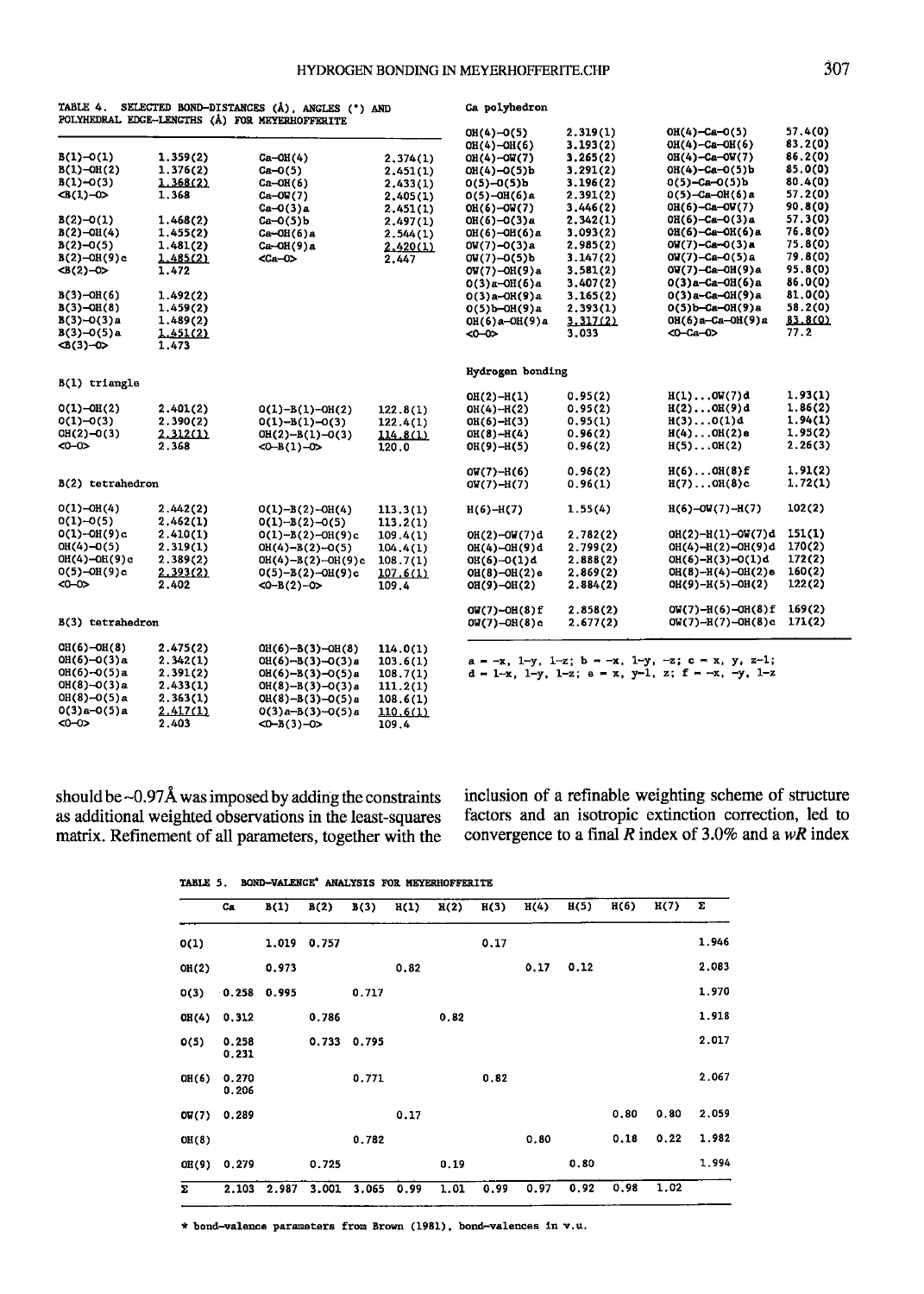

FtG. 1. The  $[\text{B}_3\text{O}_3(\text{OH})_5]^2$ <sup>-</sup> rings and Ca $\phi_8$  polyhedra in meyerhofferite.



Flc. 2. The heteropolyhedral chains in meyerhofferite. Calcium polyhedra are cross-hatched, and boron tetrahedra and triangles are shaded with crosses.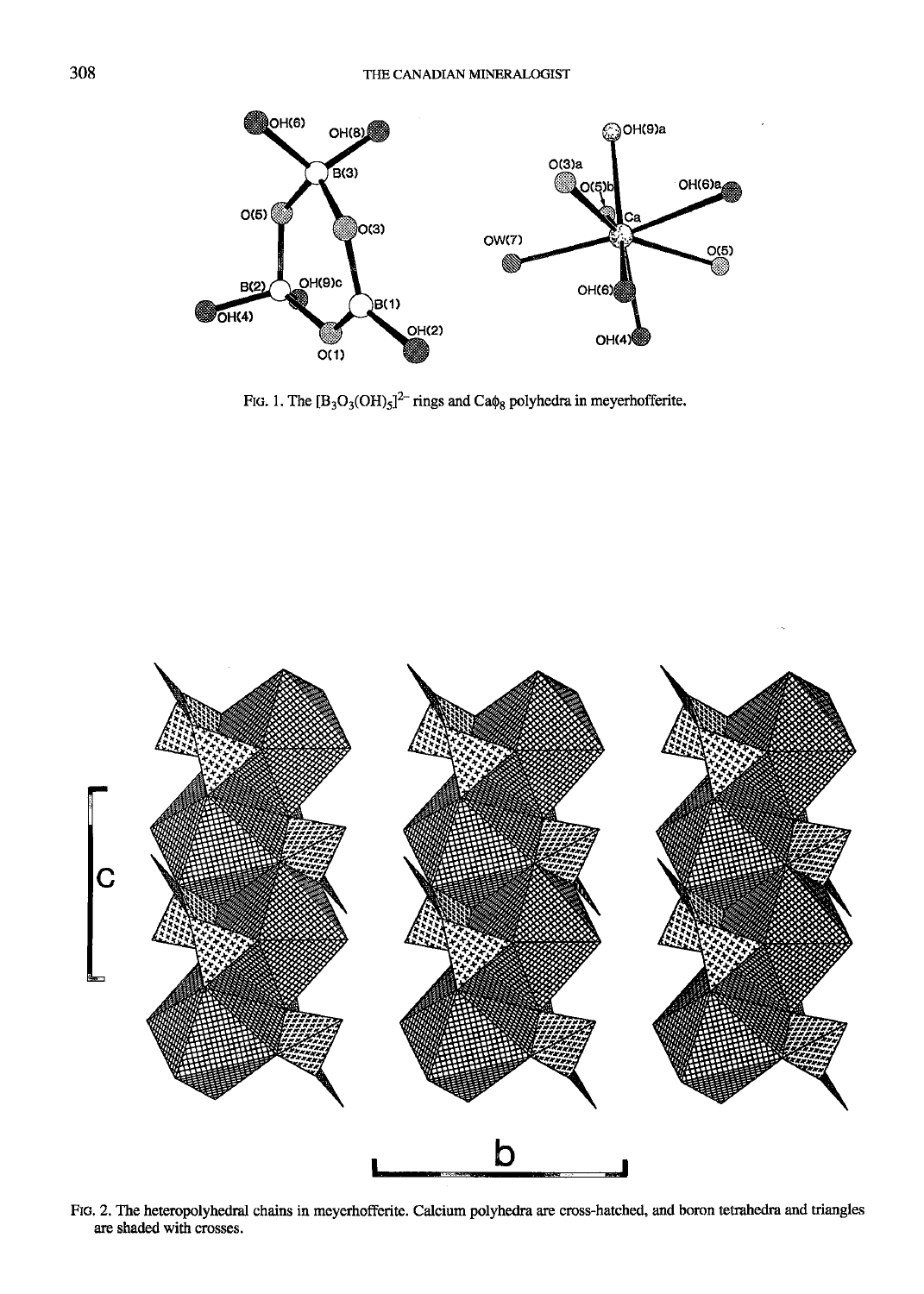

Ftg. 3. The meyerhofferite structure projected onto (001). Shading as in Figure 2.

of 3.8Vo. Final positional parameters and equivalent isotropic displacement factors are given in Table 2, anisotropic displacement factors in Table 3, selected bond-distances, angles and polyhedral edge-lengths in Table 4, and a bond-valence analysis in Table 5. Observed and calculated structure-factors are available from the Depository of Unpublished Data, CISTI, National Research Council, Ottawa, Ontario K1A 0S2.

#### DISCUSSION

#### Description of the structure

The fundamental structural unit in meyerhofferite is a boron-oxygen ring of composition  $[B_3O_3(OH)_5]^{2-}$ (Fig. l). The boron--oxygen ring contains the three symmetrically distinct boron positions. The B(1) position is triangularly coordinated by two oxygen atoms and a hydroxyl group, with a  $\langle B(1)$ - $\phi$  distance of 1.368Å, a value within the range typically observed for  $[3]B-O$ triangles. The other fwo boron positions are each tetrahedrally coordinated by firo oxygen atoms and two hydroxyl groups, with  $\langle B(2)-\phi\rangle$  and  $\langle B(3)-\phi\rangle$  distances of  $1.472$  and  $1.473$  Å, respectively.

The one Ca site is coordinated by three oxygen atoms, four hydroxyl groups and an  $H_2O$  group (Fig. 1). Individual  $Ca\phi_8$  polyhedra link by edge-sharing to form zig-zag chains running parallel to [001] (Fig. 2). The rigidity of the Ca polyhedral chain is enhanced by attachment of boron-oxygen rings on two sides of the chain (Fig. 2). Each boron-oxygen ring attaches to three

 $Ca\phi_8$  polyhedra, each of which are adjacent in the same chain. Both  $B(2)\phi_4$  and  $B(3)\phi_4$  tetrahedra are located such that each teffahedron shares edges with two different Ca polyhedra. The  $B(1)\phi_3$  triangle attaches to a Ca $\phi$ <sub>s</sub> polyhedron *via* corner-sharing (Fig. 2). The packing of the chains is shown in Figure 3. Each chain is translationally equivalent, and their separations define the  $a$  and  $b$  cell dimensions. Linkage between the heteropolyhedral chains is through hydrogen bonding only, explaining the perfect  ${010}$  and secondary  ${100}$ cleavages observed in meyerhofferite.

## Hydrogen bonding in meyerhofferite

As the linkage between the heteropolyhedral chains occurs entirely through hydrogen bonding, the hydrogen-bonding scheme is of fundamental importance in the description of the structure. The hydrogen-bonding arrangement obtained through constrained least-squares refinement using X-ray data is realistic in terms of bond distances and angles (Table 4), as well as the bond-valence requirements of both the anion and hydrogen positions (Table 5).

The strongest hydrogen bonding between the heteropolyhedral chains is in the  $[100]$  direction, with six hydrogen bonds directed along  $[100]$  per unit cell (Fig. 4). The OH(2)-H(1)...OW(7), OH(4)-H(2)...OH(9) and OH(6)-H(3)...O(l) bonds link the chains along [100]. In each case, relatively short H... $\phi$  bond-distances (1.86 -1.94 A) indicate strong hydrogen bonds, explaining why the { 100} cleavage is imperfect.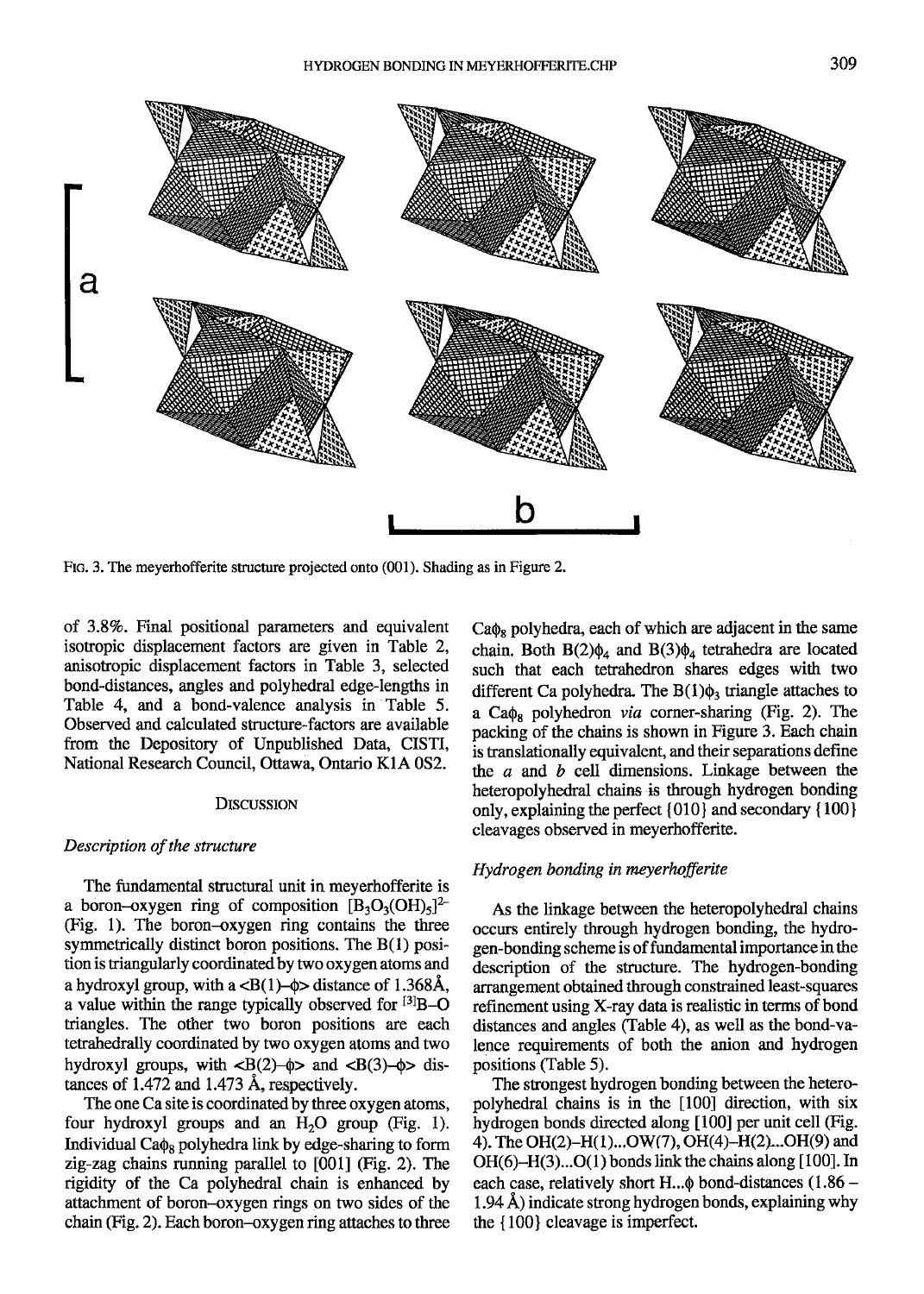

FtG. 4. The meyerhofferite structure projected onto (001).  $\phi$ -H and H... $\phi$  bonds are given as heavy full and broken lines, respectively. Calcium atoms are shaded with straight lines, boron atoms are open circles with shading in the lower left comers, simple oxygen atoms are shaded with a regular dot pattern, OH<sup>-</sup> oxygen atoms are cross-hatched, H<sub>2</sub>O oxygen atoms are shown as large circles shaded with a regular dot pattem, and H atoms are small open circles.

Considerable hydrogen bonding also is directed along [010] between adjacent heteropolyhedral chains (Figs. 4, 5), with four hydrogen bonds occurring along [010] per unit cell. The  $OH(8)$ -H(4)...OH(2) and OW(7)- $H(6)$ ...OH $(8)$  bonds directed along  $[010]$  are quite strong bonds. as indicated bv relativelv short H...d bond-distances  $(1.91 - 1.95 \text{ Å})$ . However, there are two fewer hydrogen bonds per unit cell along [010] than along [100], explaining why the {010} cleavage is excellent, whereas the  ${100}$  cleavage is not as good.

The OH(9)-H(5)...OH(2) and OW(7)-H(7)...OH(8) bonds are directed along [001]. Each bond involves two  $\phi$  belonging to the same polyhedral chain (Fig. 5). The OH(9)-H(5)...OH(2) bond is quite weak, whereas the OW(7)-H(7)...OH(8) bond is relatively strong, as indicated by the H... $\phi$  bond-distances (Table 4). The H<sub>2</sub>O group  $[OW(7)]$  is bonded to Ca (one bond), is a hydrogen-bond donor for H(6) and H(7), and is a hydrogen-bond acceptor for  $H(1)$ . Thus the oxygen of the  $H<sub>2</sub>O$  group is tetrahedrally coordinated, with two strong bonds and two weak bonds, as is commonly the case in hydrated minerals.

## Minimum-energy H-positions

Minimum energy H-positions were calculated using the program WMIN (Busing 1981). The  $B^{3+}$ ,  $O^{2-}$  and  $Ca<sup>2+</sup>$  ions were held fixed during energy minimization, whereas the minimum-energy positions for all  $H^+$  ions were obtained simultaneously by six cycles of steepestdescent minimization followed by six cycles of minimization by Newton's method (Busing 1981). The starting positions for the hydrogen atoms were those obtained from the constrained X-ray refinement of the structure. The H-O and H...O interactions were modeled using the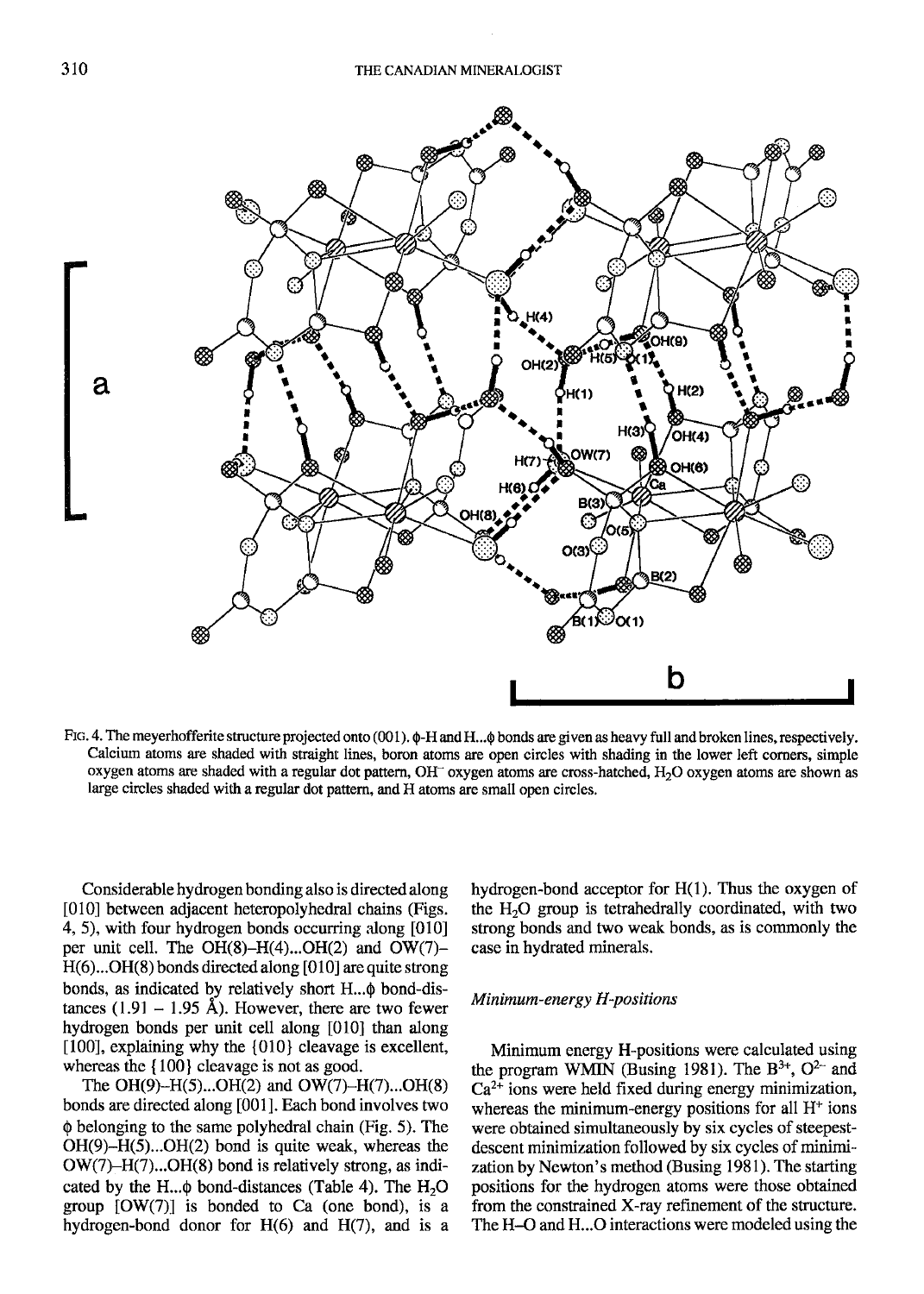

FtG. 5. The meyerhofferite structure projected onto (100). Legend as in Figure 4.

(directionally isotropic) potential of Abbott et al.  $(1989)$ , where the energy  $W_{ii}$  for the ion pair  $i-j$  is given as

$$
W_{ij} = W_{C,ij} + W_{R,ij} \tag{1}
$$

where  $W_{C,ii}$  is the Coulombic electrostatic energy and  $W_{R,ij}$  is the short-range repulsive energy. The Coulombic energy is given by:

$$
W_{\text{C},ij} = q_i q_j / r_{ij} \tag{2}
$$

where  $q_i$  and  $q_j$  are the formal charges of ions i and j, and  $r_{ij}$  is the internuclear separation. The Born short-range repulsion energy (Born & Huang 1954) is given by:

$$
W_{\text{R},ii} = \lambda_{ii} \exp(-r_{ii}/\rho_{ii})
$$
 (3)

where  $\lambda_{ij}$  and  $\rho_{ij}$  are pair-specific parameters. Throughout their work, Abbott *et al.* (1989) used  $\rho_{ii} = 0.25$  Å for H-O and H...O interactions. They found ihat the value of  $\lambda_{ij}$  is structurally dependent; 30000 kJ/mol worked well for trioctahedral micas and tremolite, whereas 24250kJlmol worked best for H-O pairs belonging to the "brucite" sheet of chlorite.

In our recent study of hydrogen bonding in colemanite (Burns & Hawthorne 1993), we obtained the best agreement befween minimum-energy H-positions and X-ray structure refinement for  $p = 0.25$  Å and  $\lambda_{ii} = 26500$ kJ/mol. Applied to meyerhofferite, this set of parameters resulted in calculated H-positions that are in good agreement with the X-ray-refined H-positions (Table 6), such that calculated and observed hydrogen-bonding schemes are the same. This is in contrast to the results obtained for colemanite, where the minimum-energy calculations incorrectly predicted the positions of two of the five hydrogen atoms (Burns & Hawthorne 1993).

In the case of colemanite, we suggested that the directionally isotropic O-H potential failed to give the correct H-positions in the case where there was more than one potential acceptor ion located near the hydrogen position. In these cases, the potential function gave a minimum-energy position that best satisfied all possi ble H... $\phi$  interactions, rather than the correct bond(s). In meyerhofferite, all potential donor-acceptor distances are involved in a hydrogen bond, so that this problem